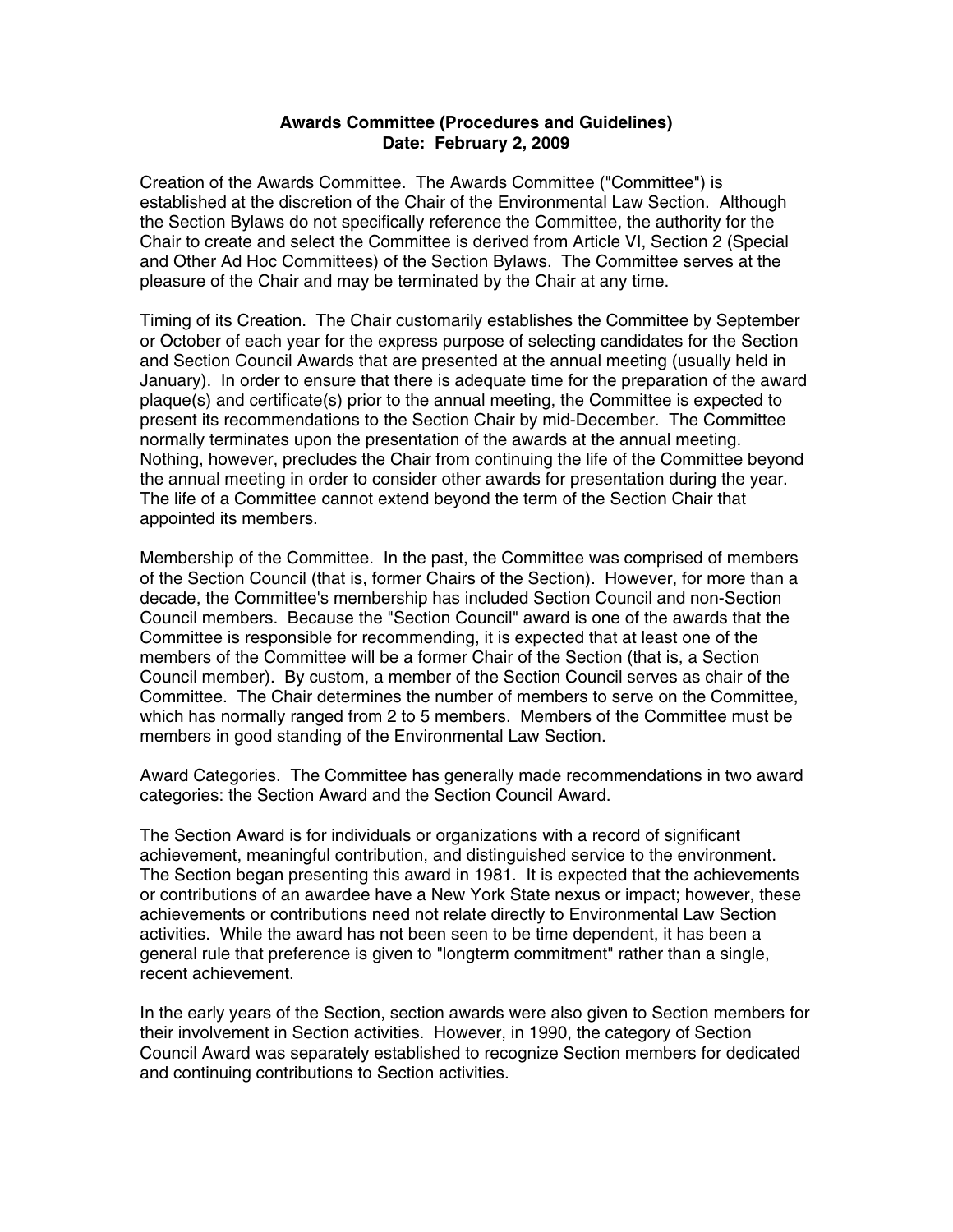Nothing precludes the Chair of the Section from directing the Committee to consider other award categories either for the annual meeting or for presentation at other times during the Chair's term of office.

Committee Responsibilities:

1. Reviewing the names of potential awardees for the Section Council Award and Section Award.

2. Making awardee recommendations to the Section Chair.

3. Drafting the language for the award plaque(s) for the Section Award and the language for the certificate(s) for the Section Council Award, which language is submitted to the Section Chair. The Section Chair may revise the language at his or her discretion. Note: it is expected that a member of the Awards Committee will proof the award plaque after its preparation to ensure that the inscription is accurate.

4. Contacting the selected awardees to notify them of their awards and provide details to the awardees regarding attendance at the annual meeting. Please note: Non-Section awardees are guests of the Section for the annual meeting luncheon. Unless otherwise directed by the Section Chair, where an organization is receiving an award, only one individual from that organization is given guest (non-paying) status for the annual meeting luncheon. Exceptions are made on a case-by-case basis.

5. Presenting the Committee's report and the awards at the Section's annual meeting luncheon. Please note: By tradition, awardees are not given any time to speak or present remarks on receipt of their award. Generally, the Committee member presenting the award reads the award inscription and may, in addition, say a few additional words regarding the organization or the individual.

Number of Awards to be Given. Subject to the direction of the Chair, there is no specified number of awards to be awarded. There have been years when no Section Council Awards (2002) or Section Awards (2003, 1993) have been awarded. The general practice is to present no more than one or two Section Awards per year.

For several years a multitude of awards were issued. At various times, members of the Section have expressed concerns regarding the number of awards (both Section Council Awards and Section Awards).

Because of a concern that the number of Section Council awards that had been issued had "diluted" the value of the award, in 1999 several Section Council members proposed discontinuing the Section Council Awards or limiting the number of Section Council Awards to one per year. The proposal was not approved. This same debate resurfaced in 2004 following the presenting of four Section Council Awards at the annual meeting. The Section Cabinet recommended that more restraint be exercised, and this has been reflected in the number of awards granted since then (2005: one award; 2006: three awards; 2007: one award; 2008: two awards; and 2009: one award).

Procedure for Nominating Candidates for the Awards. There is no set procedure for nominating candidates. Past practice is that the members of the Committee consider possible candidates and make recommendations from the "pool" of candidates that the Committee itself develops based on its own knowledge. However, the Chair, other members of the Section Cabinet, members of the Executive Committee or members of the Section are not prohibited from suggesting possible candidates to the Committee.